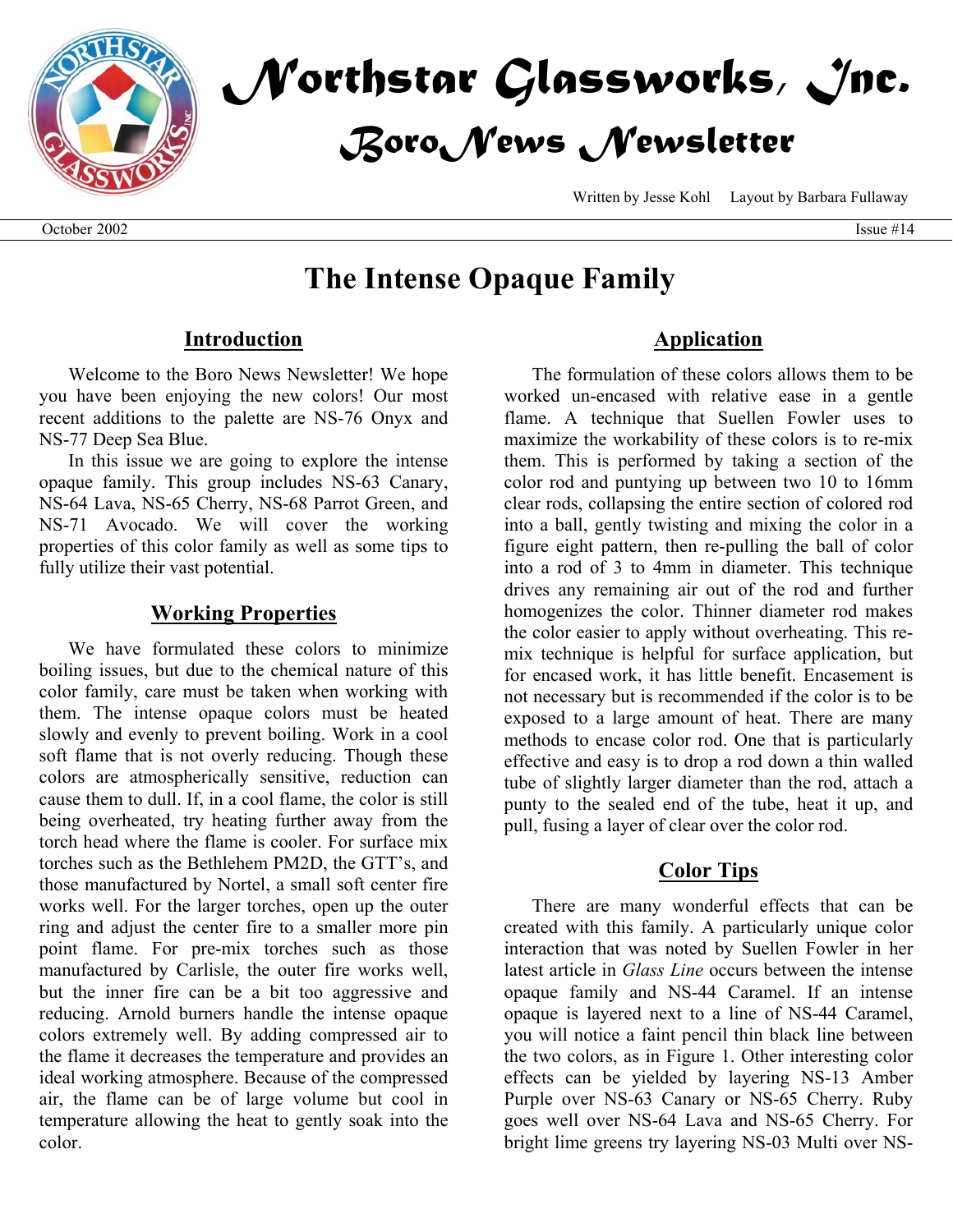68 Parrot Green or NS-71 Avocado. There are many wonderful effects that can be created through experimentation. Let you imagination run wild!

## **Closing**

We hope that these tips and techniques have helped out and that inspiration has been drawn from them. There are many avenues left unexplored, so go out and try something new! Stay tuned, there are many more exciting tips and colors to come!

# **Improved NS-53 Forest Green**

In response to your concerns about the workability of some of the colors, we are working to improve the glass. The NS-53 Forest Green is the first glass to go through this transformation. The reformulated glass is easier to work, less boily than before, and has fewer cracking issues. The NS-53 Forest Green melts in quicker and smoother allowing for more versatility. This is an improvement on the NS-53 Forest Green, but it should *still be used with caution*. Test it out before trying anything important. But the feedback so far has been that this reformulation is a step in the right direction. Keep your eyes peeled for further developments!



**Figure 1**- The vessel pictured left was created by Suellen Fowler. This combed bottle utilizes members of the intense opaque family and is completely un-encased. This is a wonderful example of what these colors can do and how they can be worked. Thank you Suellen! *This bottle is just under three inches tall, and about one and a quarter inches wide.*

# **Color Schemes of Mixed Frit**



Mixed Frit is a great all inclusive frit, but there are times when a specific color scheme is more beneficial to a given piece. Featured above are three combinations that fall in the red, green, and blue color schemes. They feature the following frits:

| RED – | NS-62 Bubblegum, NS-43 Rust, and NS-41 Butterscotch |
|-------|-----------------------------------------------------|
|-------|-----------------------------------------------------|

- **GREEN** NS-68 Parrot Green, NS-27 Green Exotic, NS-45 Blue Moon, and NS-53 Forest Green
- **BLUE** NS-33 Turbo Cobalt, NS-55 Periwinkle, and NS-45 Blue Moon

Each color scheme is made up of a group of complimentary colors. These are not the only possible color combinations; in fact, there is no end to the possibilities. Experimentation is the key! As with many frits they will show their most brilliant color when encased with clear, as seen above. These frit combos will be available in both large and small sizes, so call today for your Color Scheme frit (specify red, green, or blue).